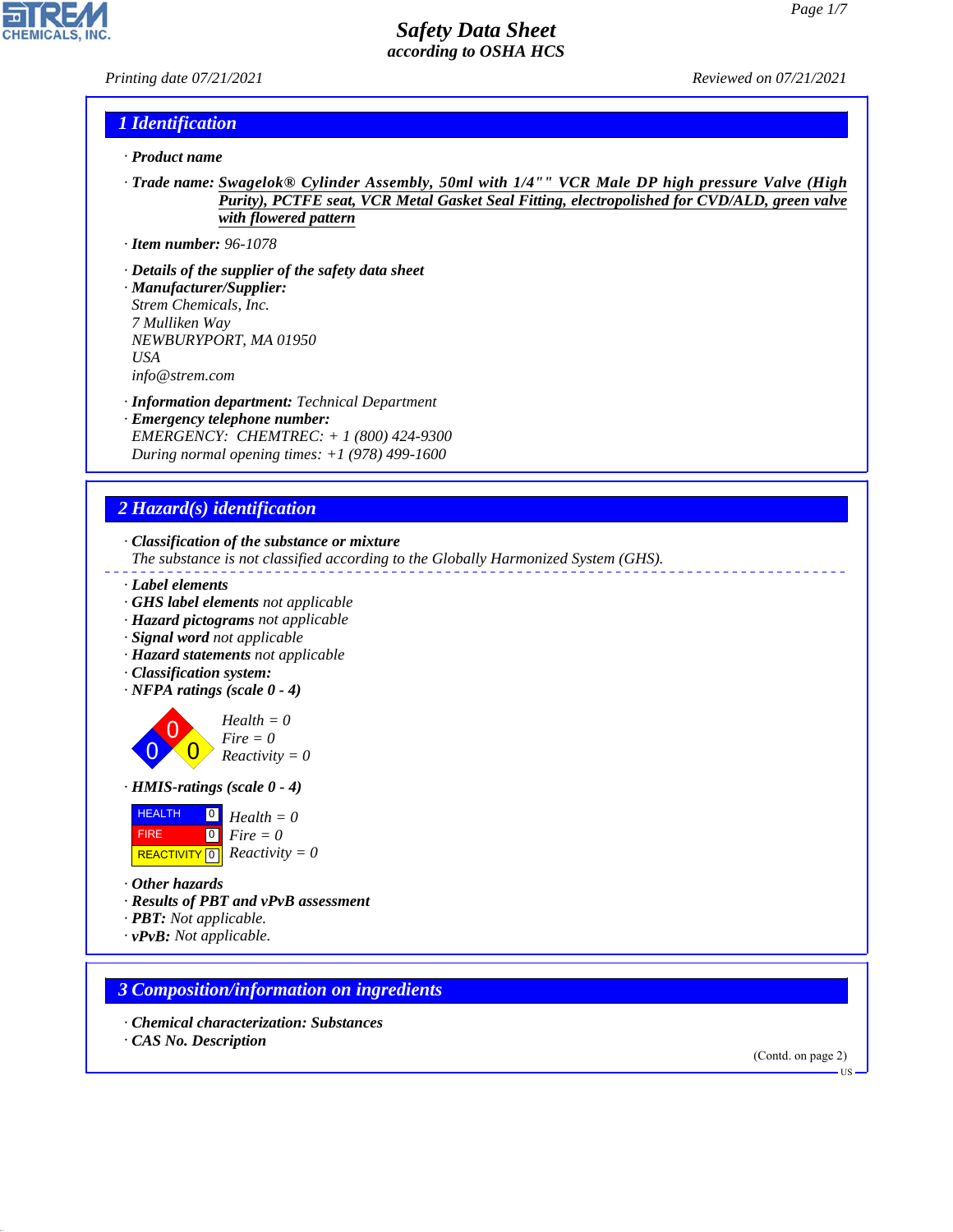*Printing date 07/21/2021 Reviewed on 07/21/2021*

*Trade name: Swagelok® Cylinder Assembly, 50ml with 1/4"" VCR Male DP high pressure Valve (High Purity), PCTFE seat, VCR Metal Gasket Seal Fitting, electropolished for CVD/ALD, green valve with flowered pattern*

(Contd. of page 1)

*Swagelok® Cylinder Assembly, 50ml with 1/4"" VCR Male DP high pressure Valve (High Purity), PCTFE seat, VCR Metal Gasket Seal Fitting, electropolished for CVD/ALD, green valve with flowered pattern*

# *4 First-aid measures*

*· Description of first aid measures*

*· General information: No special measures required.*

*· After inhalation: Supply fresh air; consult doctor in case of complaints.*

- *· After skin contact: Generally the product does not irritate the skin.*
- *· After eye contact: Rinse opened eye for several minutes under running water.*
- *· After swallowing: If symptoms persist consult doctor.*

*· Information for doctor:*

- *· Most important symptoms and effects, both acute and delayed No further relevant information available.*
- *· Indication of any immediate medical attention and special treatment needed*

*No further relevant information available.*

#### *5 Fire-fighting measures*

- *· Extinguishing media*
- *· Suitable extinguishing agents: Use fire fighting measures that suit the environment.*
- *· Special hazards arising from the substance or mixture No further relevant information available.*
- *· Advice for firefighters*
- *· Protective equipment: No special measures required.*

### *6 Accidental release measures*

- *· Personal precautions, protective equipment and emergency procedures Not required.*
- *· Environmental precautions: Do not allow to enter sewers/ surface or ground water.*
- *· Methods and material for containment and cleaning up: Pick up mechanically.*
- *· Reference to other sections*
- *See Section 7 for information on safe handling.*
- *See Section 8 for information on personal protection equipment.*
- *See Section 13 for disposal information.*
- *· Protective Action Criteria for Chemicals*
- *· PAC-1:*

*Substance is not listed.*

*· PAC-2:*

*Substance is not listed.*

*· PAC-3:*

*Substance is not listed.*

## *7 Handling and storage*

*· Handling:*

44.1.1

*· Precautions for safe handling No special measures required.*

(Contd. on page 3)

US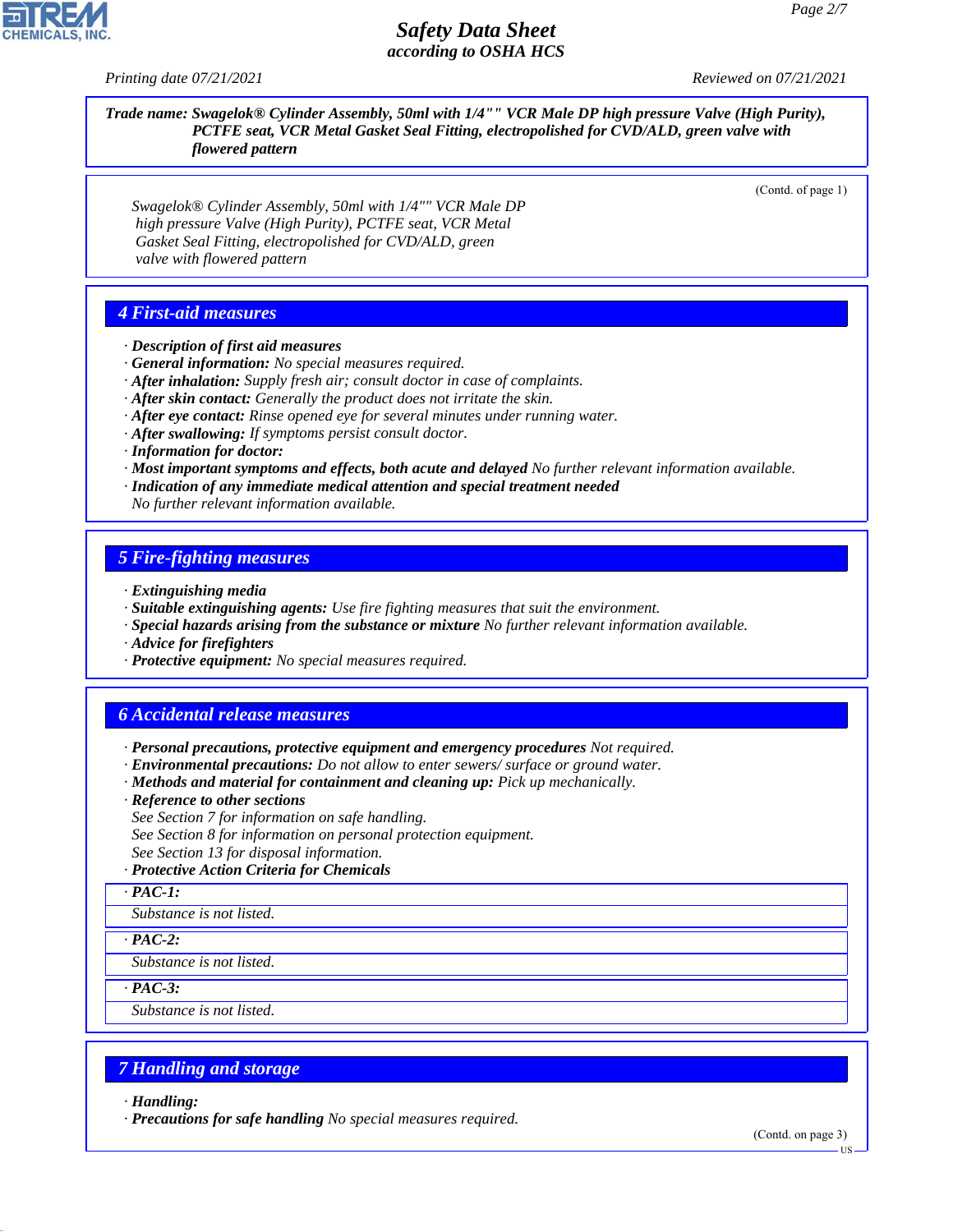*Printing date 07/21/2021 Reviewed on 07/21/2021*

#### *Trade name: Swagelok® Cylinder Assembly, 50ml with 1/4"" VCR Male DP high pressure Valve (High Purity), PCTFE seat, VCR Metal Gasket Seal Fitting, electropolished for CVD/ALD, green valve with flowered pattern*

(Contd. of page 2)

US

*· Information about protection against explosions and fires: No special measures required.*

*· Conditions for safe storage, including any incompatibilities*

*· Storage:*

- *· Requirements to be met by storerooms and receptacles: No special requirements.*
- *· Information about storage in one common storage facility: Not required.*

*· Further information about storage conditions: None.*

*· Specific end use(s) No further relevant information available.*

#### *8 Exposure controls/personal protection*

*· Additional information about design of technical systems: No further data; see item 7.*

- *· Control parameters*
- *· Components with limit values that require monitoring at the workplace: Not required.*
- *· Additional information: The lists that were valid during the creation were used as basis.*

*· Exposure controls*

- *· Personal protective equipment:*
- *· General protective and hygienic measures:*
- *The usual precautionary measures for handling chemicals should be followed.*
- *· Breathing equipment: Not required.*
- *· Protection of hands:*

*The glove material has to be impermeable and resistant to the product/ the substance/ the preparation. Due to missing tests no recommendation to the glove material can be given for the product/ the preparation/ the chemical mixture.*

*Selection of the glove material on consideration of the penetration times, rates of diffusion and the degradation · Material of gloves*

*The selection of the suitable gloves does not only depend on the material, but also on further marks of quality and varies from manufacturer to manufacturer.*

- *· Penetration time of glove material*
- *The exact break through time has to be found out by the manufacturer of the protective gloves and has to be observed.*

*· Eye protection: Safety glasses*

| · Information on basic physical and chemical properties<br><b>General Information</b> |                 |                    |
|---------------------------------------------------------------------------------------|-----------------|--------------------|
| $\cdot$ Appearance:<br>Form:                                                          | Solid           |                    |
| Color:                                                                                | Not determined. |                    |
| $\cdot$ Odor:                                                                         | Characteristic  |                    |
| · Odor threshold:                                                                     | Not determined. |                    |
| $\cdot$ pH-value:                                                                     | Not applicable. |                    |
| $\cdot$ Change in condition                                                           |                 |                    |
| Melting point/Melting range:                                                          | Undetermined.   |                    |
| <b>Boiling point/Boiling range:</b>                                                   | Undetermined.   |                    |
| · Flash point:                                                                        | Not applicable. |                    |
|                                                                                       |                 | (Contd. on page 4) |



44.1.1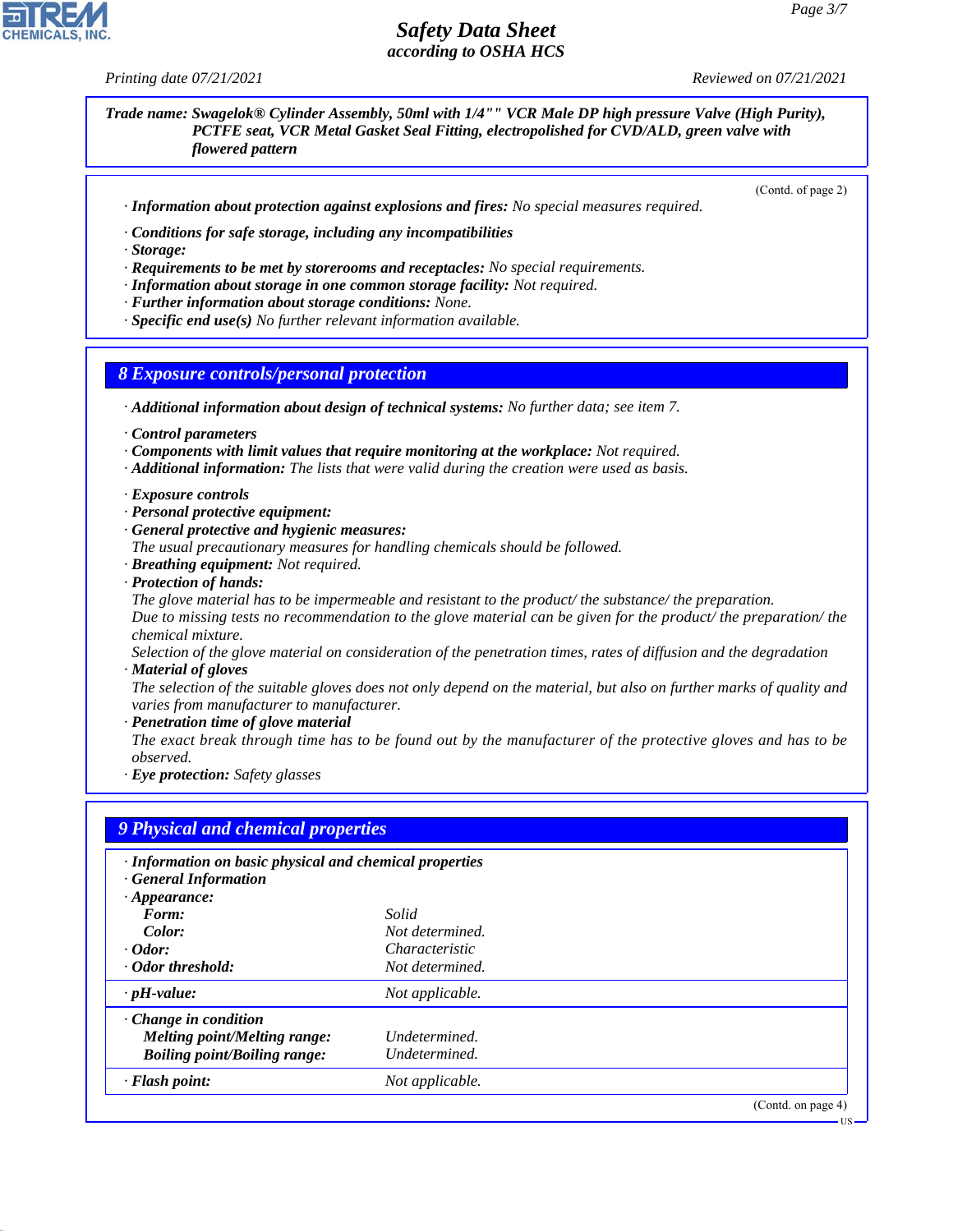*Page 4/7*

*Printing date 07/21/2021 Reviewed on 07/21/2021*

*Trade name: Swagelok® Cylinder Assembly, 50ml with 1/4"" VCR Male DP high pressure Valve (High Purity), PCTFE seat, VCR Metal Gasket Seal Fitting, electropolished for CVD/ALD, green valve with flowered pattern*

|                                                            | (Contd. of page 3)                            |  |
|------------------------------------------------------------|-----------------------------------------------|--|
| · Flammability (solid, gaseous):                           | Product is not flammable                      |  |
| · Ignition temperature:                                    |                                               |  |
| Decomposition temperature:                                 | Not determined.                               |  |
| $\cdot$ Auto igniting:                                     | Not determined.                               |  |
| · Danger of explosion:                                     | Product does not present an explosion hazard. |  |
| · Explosion limits:                                        |                                               |  |
| Lower:                                                     | Not determined.                               |  |
| <b>Upper:</b>                                              | Not determined.                               |  |
| · Vapor pressure:                                          | Not applicable.                               |  |
| $\cdot$ Density:                                           | Not determined.                               |  |
| $\cdot$ Relative density                                   | Not determined.                               |  |
| · Vapor density                                            | Not applicable.                               |  |
| $\cdot$ Evaporation rate                                   | Not applicable.                               |  |
| · Solubility in / Miscibility with                         |                                               |  |
| Water:                                                     | Insoluble.                                    |  |
| · Partition coefficient (n-octanol/water): Not determined. |                                               |  |
| · Viscosity:                                               |                                               |  |
| Dynamic:                                                   | Not applicable.                               |  |
| Kinematic:                                                 | Not applicable.                               |  |
| · Solvent content:                                         |                                               |  |
| Organic solvents:                                          | $0.0\%$                                       |  |
| <b>VOC</b> content:                                        | 0.0 g/l / 0.00 lb/gl                          |  |
| <b>Solids content:</b>                                     | 100.0%                                        |  |
| $\cdot$ Other information                                  | No further relevant information available.    |  |

# *10 Stability and reactivity*

*· Reactivity No further relevant information available.*

- *· Chemical stability*
- *· Thermal decomposition / conditions to be avoided: No decomposition if used according to specifications.*
- *· Possibility of hazardous reactions No dangerous reactions known.*
- *· Conditions to avoid No further relevant information available.*
- *· Incompatible materials: No further relevant information available.*
- *· Hazardous decomposition products: No dangerous decomposition products known.*

# *11 Toxicological information*

- *· Information on toxicological effects*
- *· Acute toxicity:*

44.1.1

- *· Primary irritant effect:*
- *· on the skin: No irritant effect.*
- *· on the eye: No irritating effect.*
- *· Sensitization: No sensitizing effects known.*

(Contd. on page 5)

US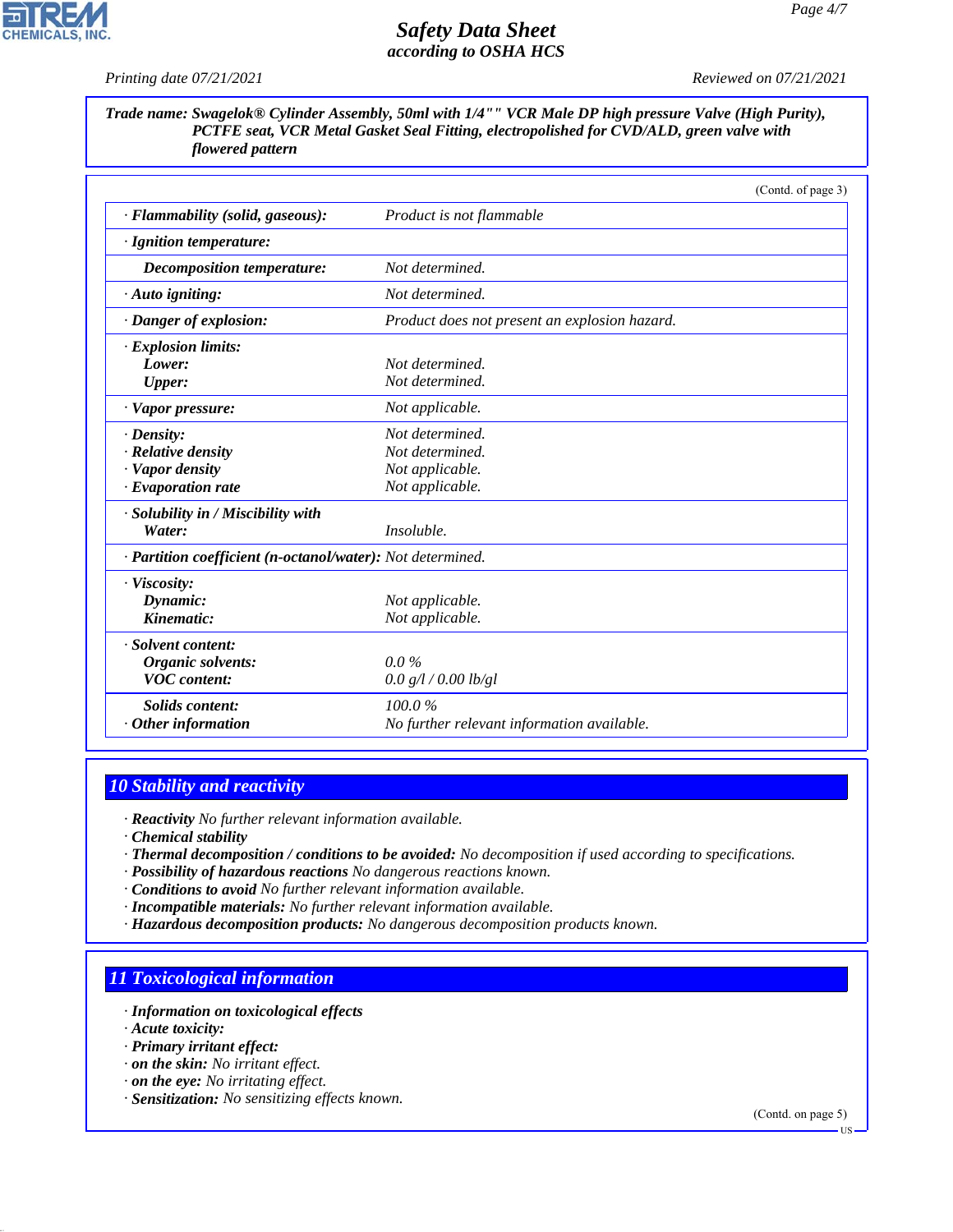

#### *Trade name: Swagelok® Cylinder Assembly, 50ml with 1/4"" VCR Male DP high pressure Valve (High Purity), PCTFE seat, VCR Metal Gasket Seal Fitting, electropolished for CVD/ALD, green valve with flowered pattern*

(Contd. of page 4)

#### *· Additional toxicological information:*

*When used and handled according to specifications, the product does not have any harmful effects according to our experience and the information provided to us. The substance is not subject to classification.*

*· Carcinogenic categories*

#### *· IARC (International Agency for Research on Cancer)*

*Substance is not listed.*

#### *· NTP (National Toxicology Program)*

*Substance is not listed.*

#### *· OSHA-Ca (Occupational Safety & Health Administration)*

*Substance is not listed.*

### *12 Ecological information*

#### *· Toxicity*

- *· Aquatic toxicity: No further relevant information available.*
- *· Persistence and degradability No further relevant information available.*
- *· Behavior in environmental systems:*
- *· Bioaccumulative potential No further relevant information available.*
- *· Mobility in soil No further relevant information available.*
- *· Additional ecological information:*
- *· General notes:*
- *Water hazard class 1 (Self-assessment): slightly hazardous for water*

*Do not allow undiluted product or large quantities of it to reach ground water, water course or sewage system.*

- *· Results of PBT and vPvB assessment*
- *· PBT: Not applicable.*
- *· vPvB: Not applicable.*
- *· Other adverse effects No further relevant information available.*

### *13 Disposal considerations*

- *· Waste treatment methods*
- *· Recommendation: Disposal must be made according to official regulations.*
- *· Uncleaned packagings:*

44.1.1

*· Recommendation: Disposal must be made according to official regulations.*

| $\cdot$ UN-Number               |               |  |
|---------------------------------|---------------|--|
| · DOT, ADN, IMDG, IATA          | not regulated |  |
| $\cdot$ UN proper shipping name |               |  |
| · DOT, ADN, IMDG, IATA          | not regulated |  |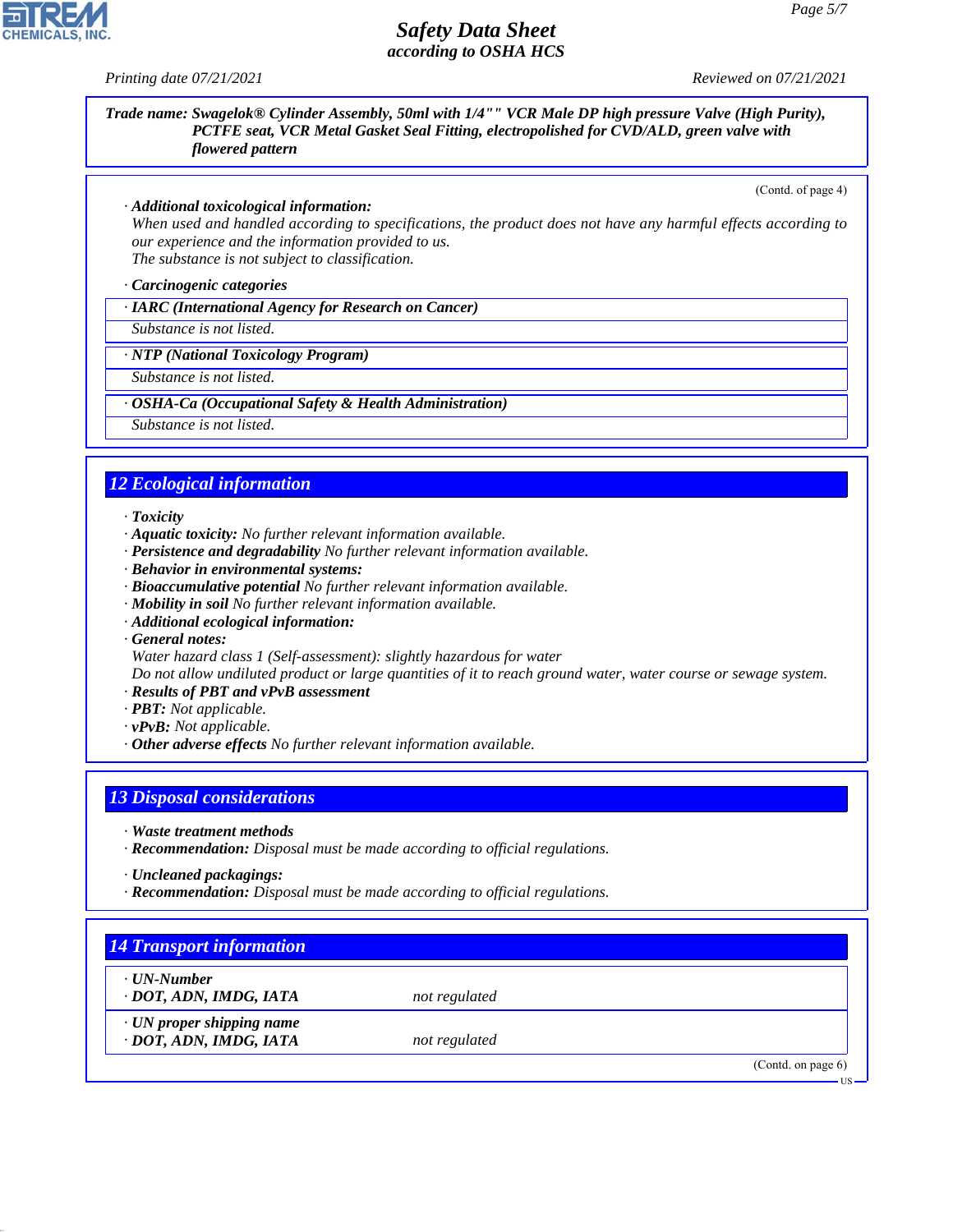*Printing date 07/21/2021 Reviewed on 07/21/2021*

P

CHEMICALS, INC.

*Trade name: Swagelok® Cylinder Assembly, 50ml with 1/4"" VCR Male DP high pressure Valve (High Purity), PCTFE seat, VCR Metal Gasket Seal Fitting, electropolished for CVD/ALD, green valve with flowered pattern*

|                                                                                           |                 | (Contd. of page 5) |
|-------------------------------------------------------------------------------------------|-----------------|--------------------|
| · Transport hazard class(es)                                                              |                 |                    |
| · DOT, ADN, IMDG, IATA<br>· Class                                                         | not regulated   |                    |
| · Packing group<br>· DOT, IMDG, IATA                                                      | not regulated   |                    |
| · Environmental hazards:<br>· Marine pollutant:                                           | No              |                    |
| · Special precautions for user                                                            | Not applicable. |                    |
| $\cdot$ Transport in bulk according to Annex II of<br><b>MARPOL73/78 and the IBC Code</b> | Not applicable. |                    |
| · UN "Model Regulation":                                                                  | not regulated   |                    |

# *15 Regulatory information*

44.1.1

*· Safety, health and environmental regulations/legislation specific for the substance or mixture · Sara*

| Substance is not listed.                                           |                    |
|--------------------------------------------------------------------|--------------------|
| Section 313 (Specific toxic chemical listings):                    |                    |
| Substance is not listed.                                           |                    |
| · TSCA (Toxic Substances Control Act):                             |                    |
| Substance is not listed.                                           |                    |
| · Proposition 65                                                   |                    |
| <b>Chemicals known to cause cancer:</b>                            |                    |
| Substance is not listed.                                           |                    |
| · Chemicals known to cause reproductive toxicity for females:      |                    |
| Substance is not listed.                                           |                    |
| · Chemicals known to cause reproductive toxicity for males:        |                    |
| Substance is not listed.                                           |                    |
| · Chemicals known to cause developmental toxicity:                 |                    |
| Substance is not listed.                                           |                    |
| · Carcinogenic categories                                          |                    |
| · EPA (Environmental Protection Agency)                            |                    |
| Substance is not listed.                                           |                    |
| TLV (Threshold Limit Value established by ACGIH)                   |                    |
| Substance is not listed.                                           |                    |
| · NIOSH-Ca (National Institute for Occupational Safety and Health) |                    |
| Substance is not listed.                                           |                    |
| · GHS label elements not applicable                                |                    |
| · Hazard pictograms not applicable                                 |                    |
| · Signal word not applicable                                       | (Contd. on page 7) |